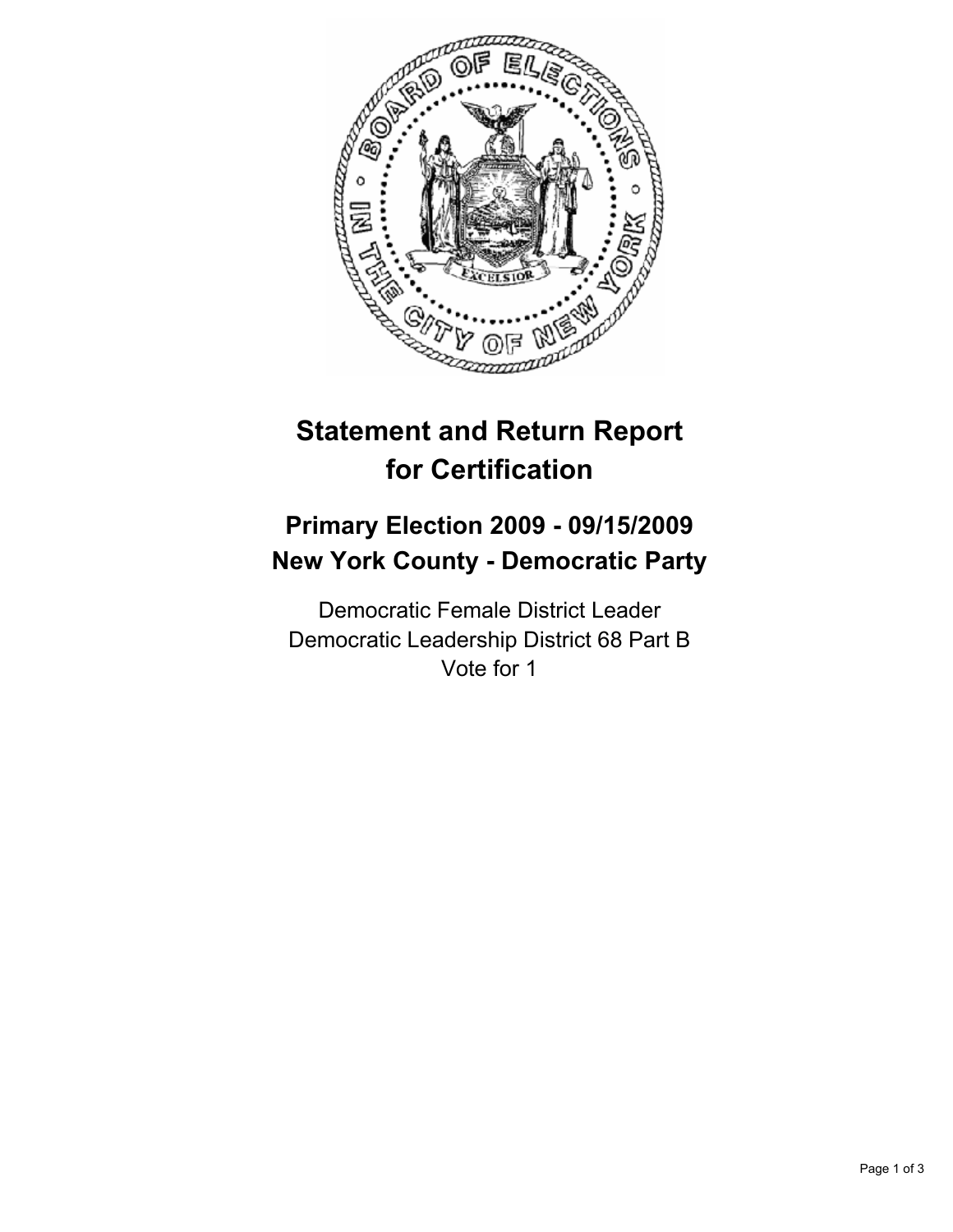

#### **Assembly District 68**

| <b>EMERGENCY</b>       | 4     |
|------------------------|-------|
| ABSENTEE/MILITARY      | 45    |
| AFFIDAVIT              | 23    |
| <b>PEGGY A MORALES</b> | 667   |
| H CANDY VIVES-VASQUEZ  | 554   |
| <b>Total Votes</b>     | 1.221 |